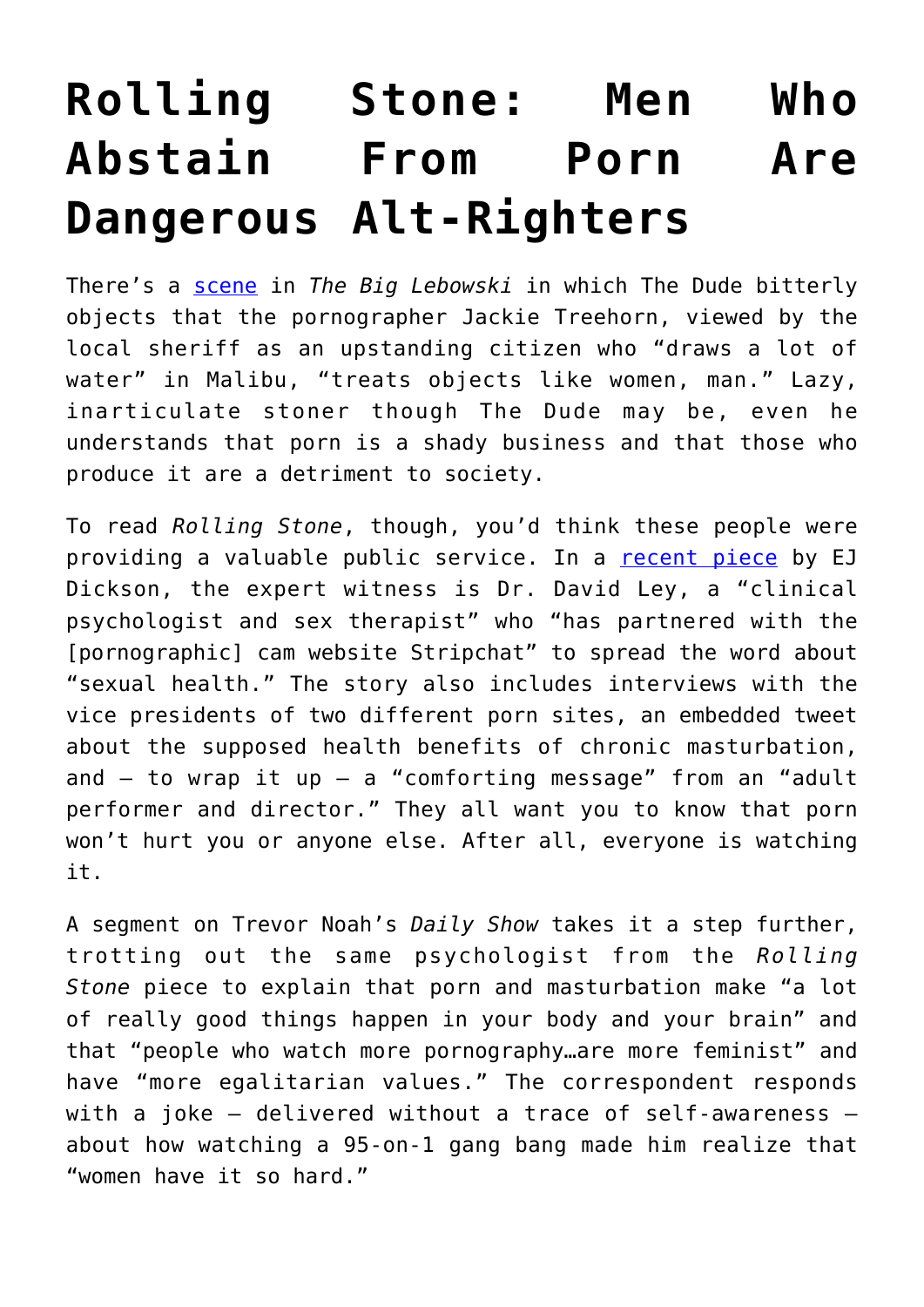To the [millions of Americans](https://www.therecoveryvillage.com/process-addiction/porn-addiction/related/pornography-statistics/#gref) who struggle with porn addiction, to those raped and [murdered](https://www.chicagotribune.com/news/ct-xpm-1989-01-24-8902270928-story.html) by sexual sadists who cut their teeth on violent porn, to the sex trafficking victims coerced into porn, have no fear! Your sacrifice is not in vain; it will usher in a golden age of sex-positive emancipation!

But if the producers and consumers of pornography are so clearly dedicated to spreading sweetness and light in the world, what kind of monsters would oppose them?

According to Dickson, the enemy is anyone currently participating in #NoNutNovember, a viral internet challenge that encourages men to go 30 days without watching porn or masturbating. In what's become a tell-tale sign that the hip vanguard of the cultural left's late-stage sexual revolution feels threatened, Dickson lets us know, in no uncertain terms, that those who dare abstain from porn have embraced "the ideology…of the far right": "anti-Semitism," "homophobia," "racism," and "misogyny." He even includes Ley's "You know who else hated porn? Hitler!" argument and goes out of his way (and I mean waaaaaaay out of his way) to name drop Alex Jones and Milo Yiannopoulos.

Both *Rolling Stone* and *The Daily Show* focus on debunking the supposed boost in virility that comes from semen retention (which, granted, is bunk) that motivates some #NoNutNovemberers. But the extent to which both outlets ignore the obvious reality that most participants are driven primarily by a desire for self-control is staggering.

Ley actually criticizes Jordan Peterson (whom he calls "a leader in the alt-right movement in Canada") for telling young men that "there is nothing noble about masturbating to pornography."

"That's noble! That's healthy!" Ley insists. Dickson, meanwhile, reacts indignantly to the ["Coomer" meme](https://www.google.com/url?sa=i&source=images&cd=&ved=2ahUKEwiIuOaCvOjlAhVJmeAKHWPOB3EQjRx6BAgBEAQ&url=https%3A%2F%2Fknowyourmeme.com%2Fphotos%2F1567755-coomer&psig=AOvVaw1EamGBoIQre5HRk1xgAO3m&ust=1573778527277025), an image used by #NoNutNovember participants to mock those who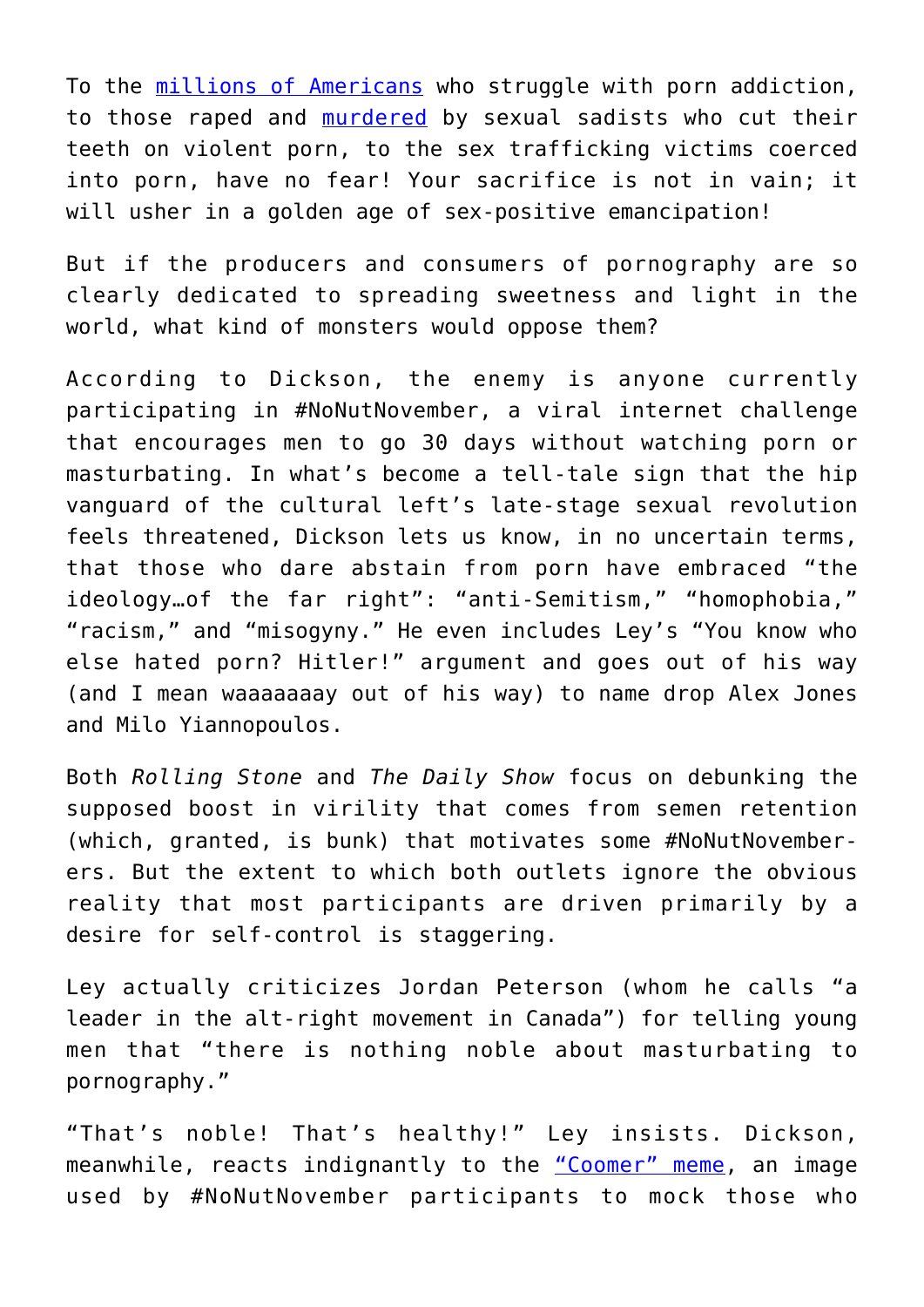compulsively watch porn.

Really? Noble? If that's the case, it's a recent discovery. Throughout the ages, Christians and pagans, Easterners and Westerners, philosophers and poets – and yes, even the hedonists, most of whom had some standards and would have sought out heartier fare than the low-hanging junk food of smartphone porn – have agreed that the uninhibited indulgence of sexual desire makes one not only weak but contemptible.

This idea is there [in Confucius,](https://pdfs.semanticscholar.org/f22d/63619fb975d757af0f92d38ac13a9cf418fc.pdf) who wrote in his *Analects*, "I have not seen one who loves virtue as he loves sex." It's there in Plato, for whom those ruled by their bodily impulses are relegated to the lowliest status in his *Republic*. It's there in the Book of Genesis, Epicurus, Marcus Aurelius, St. Paul, St. Augustine, [Frank Herbert](https://en.wikipedia.org/wiki/Honored_Matres), and even Kanye West (both [pre-](https://genius.com/annotations/55595/standalone_embed) and [post-](https://www.papermag.com/kanye-west-porn-addiction-2641095612.html)conversion). The spirituality of the Muslim poet Ni?ami, the asceticism of Siddhartha, and even the cultish machismo of the Proud Boys all point to the same eternal truth: if we fail to master our appetites, they will enslave us.

Perhaps such enslavement is the goal. The time of the selfgoverning man, we're told, is over. All the negative psychological and relational effects of porn are acceptable if only men can be reduced to such a state of surfeited acedia that they will roll over, accept the Pavlovian rewiring of their brains, and become good, docile consumers, fit only for the post-patriarchal age of PornHub and Amazon Prime.

Of course, signs are already emerging that the apostles of the porn gospel may not like the kind of men that their creed of sexual "liberation" produces. Ross Douthat [has described](https://www.nytimes.com/2018/02/10/opinion/sunday/lets-ban-porn.html) these men as "a breed at once entitled and resentful, angry and undermotivated, 'woke' and caddish, shaped by unprecedented possibilities for sexual gratification and frustrated that real women are less available and more complicated than the version on their screen." [If Dickson is afraid of men who](https://twitter.com/jordanbpeterson/status/845835178136104960)